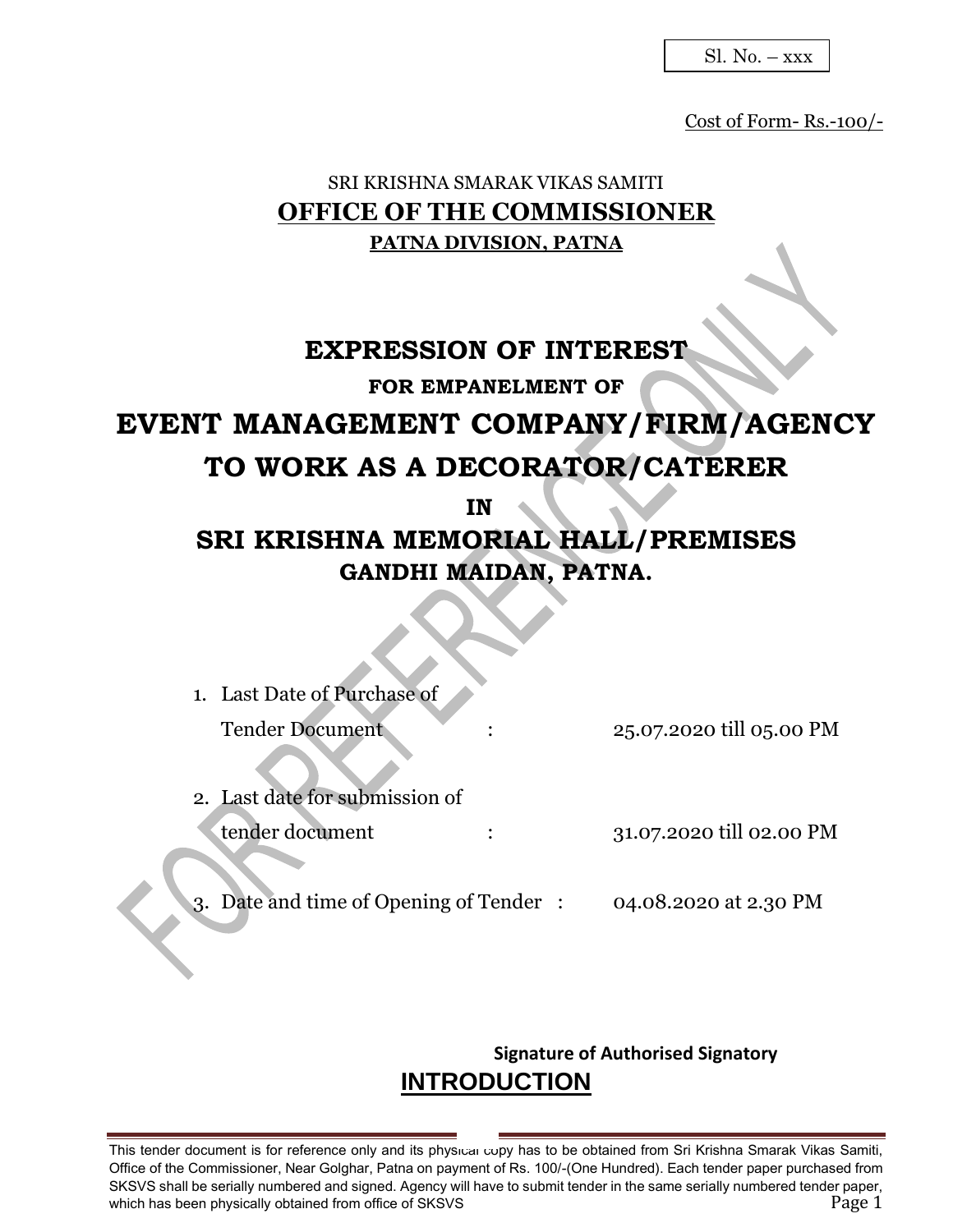Sri Krishna Smarak Vikas Samiti (SKSVS) is a non–profit society registered under the Society Registration Act 21, 1860. It is a body bestowed with authority for management of Gandhi Maidan and Sri Krishna Memorial Hall, Patna. The vision for setting up of this society is to broaden, enhance and enrich public facilities at Gandhi Maidan and at Sri Krishna Memorial Hall. Samiti may engage with and leverage resources from private and public entities for organizing events and activities and may also jointly organize cultural events at Gandhi Maidan and at Sri Krishna Memorial Hall. It is the competent authority for making allocation of space/ hall/ premises in Gandhi Maidan and in Sri Krishna Memorial Hall.

Sri Krishna Memorial Hall built in 1976 is a multipurpose conference hall located near Gandhi Maidan, Patna. It is named after Sri Krishna Sinha, the first chief minister of Bihar. The hall seating capacity of 1734 people in the auditorium and 100 people in the conference hall.

## **Description of Tender**

SKSVS is seeking Event management Company/Firm/Agency to work as a Decorator/Caterer in Sri Krishna Memorial Hall/Premises, Patna. Hence this Expression of Interest (EOI) is called from the interested and suitable company/ firm/agency.

SKSVS will empanel two (2) agencies to work as a Decorator/Caterer in SKM Hall/ Premises, Patna.

(1) The SKSVS will allow maximum two firms as work agency in which first one Company/Firm/Agency will have to be declared as highest bidder (H1) according to tender amount. The another second agency will be selected to work on the same amount of H1 on the basis of the consent of H2 and H3 (In course of selection of second one agency firm of H2 of tender amount will be given priority on the basis of his consent). Hence, SKSVS will realize the amount of H1 bidder rate from H1 and also the same amount of H1 bidder rate (e.g. H1 + H1) from second determined work agency, also.

## **Description of Work**

Empanelled agency (contractor) will be regarded as an Authorised Event Manager/ Decorator/Caterer for SKM Hall/Premises. The agency will work only for the organisers who will book hall/premises by SKSVS. Empanelled agency will have the right to erect temporary pandals, stage, lighting work, flower decorations, crockery work, security service etc. or any other hiring items in the SKM Hall/Premises. No other agency will be allowed to do the above job in SKM Hall/Premises.

This tender document is for reference only and its physical copy has to be obtained from Sri Krishna Smarak Vikas Samiti, Office of the Commissioner, Near Golghar, Patna on payment of Rs. 100/-(One Hundred). Each tender paper purchased from SKSVS shall be serially numbered and signed. Agency will have to submit tender in the same serially numbered tender paper, which has been physically obtained from office of SKSVS **Page 2** Page 2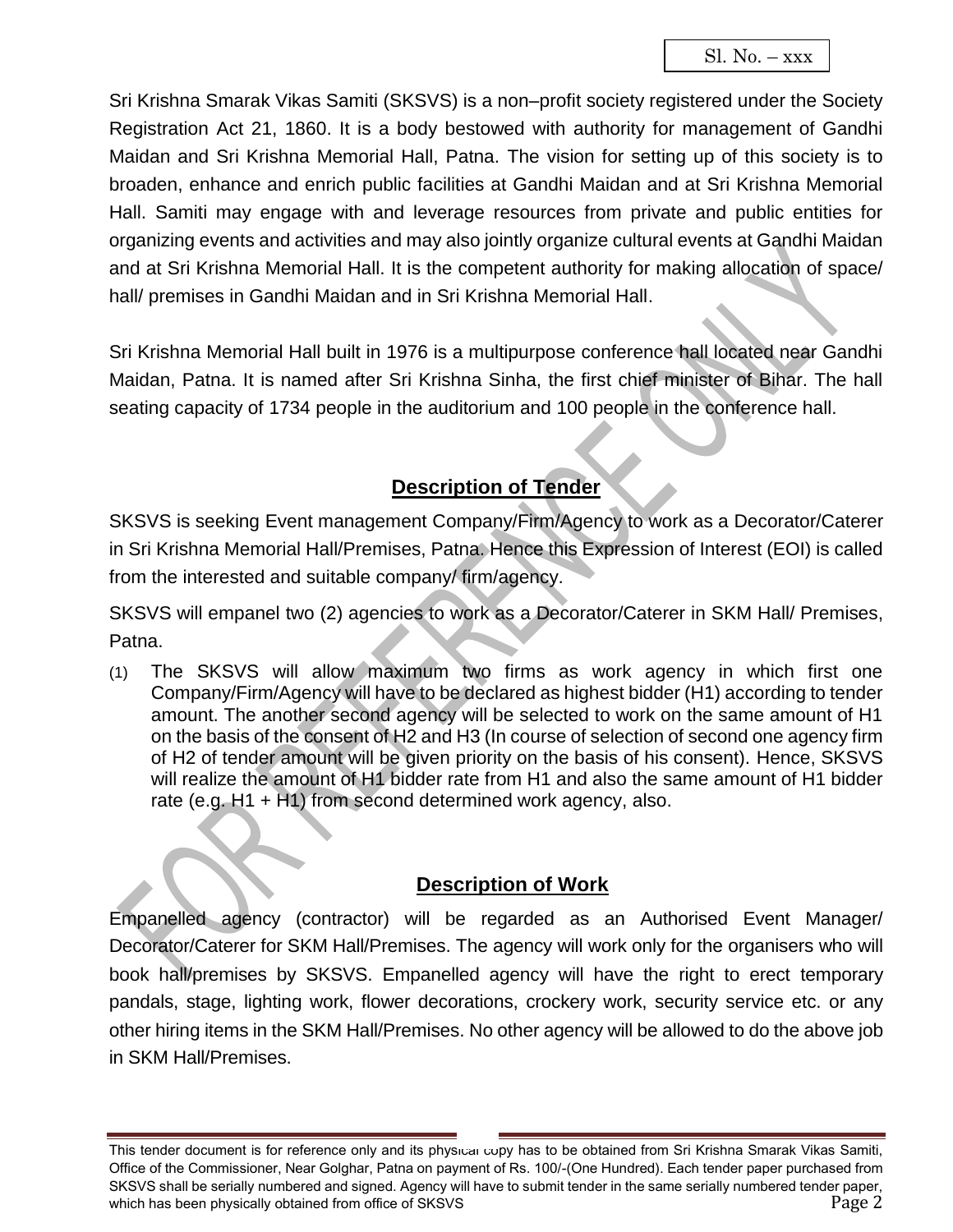## **Eligibility Criteria**

Expression of Interest (EOI) shall be evaluated in two stages:-

### **1. Technical evaluation of proposal**

- a) Annual Turnover during the last 3 (three) years (2016-17, 2017-18 & 2018-19) should be a minimum Rs. 50,00,000/- (fifty lakh) (average) - Details to be attached.
- b) Photocopy of GST & PAN Card To be attached.
- c) Self attested photocopy of Food License issued by FSSAI (Food Safety and Standard Authority of India)
- d) EMD of Rs. 35,000/- (Thirty five thousand only) in the form of DD in favour of 'Sri Krishna Smarak Vikas Samiti' payable at Patna. To be attached.
- e) Company/ firm/Agency should have minimum two (2) years experience in the last five (5) years of both Catering & Decorating work to any Govt./ Semi-Govt./Private Organization etc.

## **2. Financial Bid (Separate sealed envelope)**

Financial bid will not be entertained below the amount of Rs. 20,12,563/- (Twenty lakh twelve thousand five hundred sixty three only ) (including GST) determined as reserve amount of tender. If any bidder quote an amount less than Rs. 20,12,563/- then the bidder's tender will be rejected.

The Agency shall be selected after fulfilling all the terms & conditions of the technical bid and the bidder who offers the highest (H1) amount will be considered.

SKSVS will empanel two (02) agencies on the basis of highest financial (H1) bid.

The SKSVS will empanel the second agency under mutual consent that they agree to work on the higher financial (H1) bid.

(2) The another second agency will be selected to work on the same amount of H1 on the basis of the consent of H2 and H3 (In course of selection of second one agency firm of H2 of tender amount will be given priority on the basis of his consent). Hence, SKSVS will realize the amount of H1 bidder rate from H1 and also the same amount of H1 bidder rate  $(e.g. H1 + H1)$  from second determined work agency, also.

The empanelled agency has to pay the net amount (as per financial bid H1) to SKSVS quarterly in the form of DD favoring "Sri Krishna Smarak Vikas Samiti" payable at Patna.

SKSVS reserves the right to verify the claims made by the Bidders and to carry out the capability assessment of the Bidders and the SKSVS decision shall be final in this regard. SKSVS may, in its absolute discretion, waive any of the conditions and/or requirements in the EOI in respect of any or all of the bidders.

This tender document is for reference only and its physical copy has to be obtained from Sri Krishna Smarak Vikas Samiti, Office of the Commissioner, Near Golghar, Patna on payment of Rs. 100/-(One Hundred). Each tender paper purchased from SKSVS shall be serially numbered and signed. Agency will have to submit tender in the same serially numbered tender paper, which has been physically obtained from office of SKSVS **Page 3** Page 3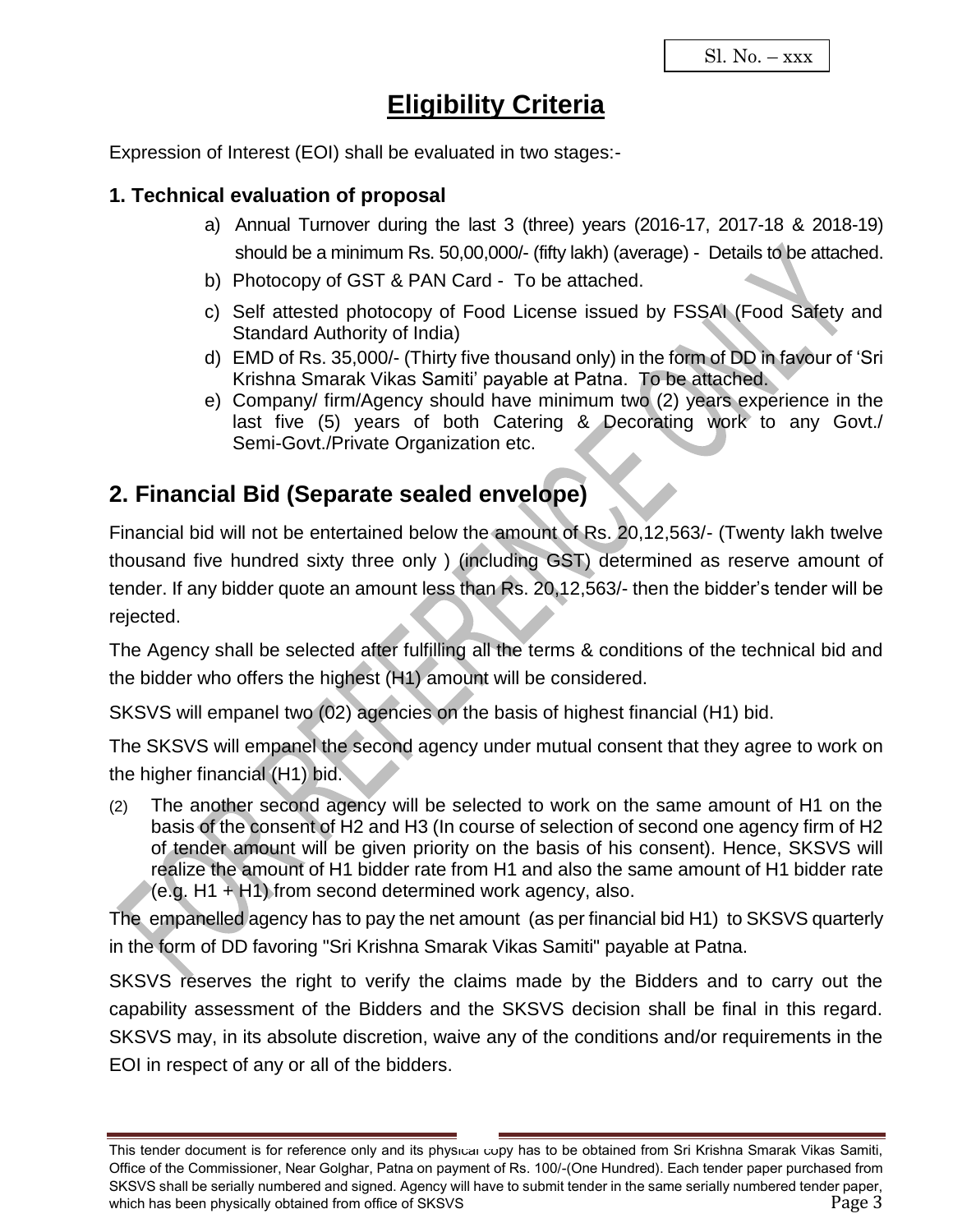$\blacktriangle$ 

### **Obligations of the bidding agency**

(3) SKSVS has fixed the rate of some specific and basic items including meal related to decorating and catering work. Both the selected and empanelled agency can not realise the rent & meal charge higher than the below fixed rate from the programme organiser in Sri Krishna Memorial Hall/ Premises (SKM Hall).

| S. No. | भाड़ा प्रतिदिन (including GST)               |                                                       |  |  |
|--------|----------------------------------------------|-------------------------------------------------------|--|--|
|        | <b>Commodity</b>                             | कमिटी द्वारा अनुशंसित दर (रू० में)                    |  |  |
| 01     | वी.आई.पी. गददादार प्रति कुर्सी               | 10 $/$ — (दस)                                         |  |  |
| 02     | प्रति फाईबर कुर्सी                           | $\leftarrow$ (चार)                                    |  |  |
| 03     | प्रति स्टील सोफा                             | $125/$ (एक सौ पच्चीस)                                 |  |  |
| 04     | लोहा फ्रेम का प्रति टेबल                     | $16/$ (सोलह)                                          |  |  |
| 05     | प्रति टेबुल का फ्रील                         | 60 $/$ – (साठ)                                        |  |  |
| 06     | प्रति जेनरेटर 62 KVA                         | 1,500 / $-(\nabla \Phi \overline{\Phi})$ हजार पाँच सौ |  |  |
| 07     | प्रति पोडियम सजावट                           | 800 $/$ – (आठ सौ)                                     |  |  |
| 08     | कार्पेट प्रति वर्गफीट                        | $2/-$ (दो)                                            |  |  |
| 09     | फ्लैक्स प्रिंटिंग प्रति वर्गफीट              | 8 ⁄ – (आठ)                                            |  |  |
| 10     | फ्लैक्स पेस्टिंग एण्ड फ्रेमिंग प्रति वर्गफीट | 12 $/$ –(बारह)                                        |  |  |
| 11     | प्रति स्वागत द्वार (फूल सजावट सहित)          | 2,400 / – (दो हजार चार सौ)                            |  |  |
| 12     | एक उदघाटन दीप (Inaugurating Lamp)            | 500 $/$ – (पाँच सौ)                                   |  |  |

#### भोज्य सामग्री

| S.<br>No. | <b>Item</b>      | Category   | <b>Menu</b>                                                                                                                                                                                                                          | <b>Amount</b><br>(कमिटी द्वारा<br>अनुशंसित दर) |
|-----------|------------------|------------|--------------------------------------------------------------------------------------------------------------------------------------------------------------------------------------------------------------------------------------|------------------------------------------------|
|           | भेज थाली         | Category-1 | चावल, पूरी-4 पीस, दाल, आलू भुजिया, सीजनल सब्जी, रसगुल्ला-1, सलाद,<br>पापड़, अचार, पानी-250मि.ली.                                                                                                                                     | $250/-$                                        |
|           |                  | Category-2 | चावल, पूरी, दाल, मिक्स वेजिटेबल, सीजनल सब्जी, रसगुल्ला-2, सलाद, दही,<br>पापड, अचार, पानी-250मि.ली.                                                                                                                                   | $300/-$                                        |
| 1.        | भेज पैकेज        | Category-3 | सूप—1, चावल / जीरा राईस, पूरी, तंदूरी रोटी, दाल, मिक्स वेजिटेबल, सीजनल<br>सब्जी, भूजिया, डेजर्ट (मीठा)-1, सलाद, दही, पापड़, अचार, मीठा चटनी-1,<br>′पानी−250मि.ली.                                                                    | $350/-$                                        |
|           |                  | Category-4 | सूप-2, चावल/फ्राई राईस, तंदूरी रोटी, बटर नॉन, अजवाईन कचौड़ी,<br>दाल / चनादाल, मिक्स वेजिटेबल, पनीर, मंच्यूरियन, डेजर्ट (मीठा)-2,<br>सलाद-2, रायता-1, दही, पापड़, अचार, मीठा चटनी-2, पानी-250मि.ली.                                   | $400/-$                                        |
|           |                  | Category-5 | सूप-3, चावल/पुलाव/फ्राई राईस, बटर तंदूरी रोटी, लच्छा पराठा, कुलचा,<br>अजवाईन कचौड़ी, दाल/मिक्स दाल, मिक्स वेजिटेबल, पनीर, मशरूम, डेजर्ट<br>(मीठा)—2, सलाद—2, दही वाड़ा, रायता—2, दही, पापड़, अचार, मीठा चटनी—3,<br>पानी—250मि ली     | $500/-$                                        |
|           | नॉन भेज<br>थाली  | Category-1 | चावल, पूरी-4 पीस, दाल, सीजनल सब्जी, चिकेन-2 पीस, सलाद, पापड़,<br>अचार, पानी-250मि.ली.                                                                                                                                                | $300/-$                                        |
| 2.        | नॉन भेज<br>पैकेज | Category-2 | चावल, पूरी, दाल, मिक्स वेजिटेबल, चिकेन–3 पीस, रसगुल्ला–1, सलाद, दही,<br>पापड़, अचार, पानी-250मि.ली.                                                                                                                                  | $350/-$                                        |
|           |                  | Category-3 | नन भेज सूप-1, चावल / जीरा राईस, पूरी, तंदूरी रोटी, दाल, मिक्स वेजिटेबल,<br>चिकेन-2 पीस, मछली-1 पीस, भुजिया, डेजर्ट (मीठा)-1, सलाद, दही, पापड़,<br>अचार, मीठा चटनी-1, पानी-250मि.ली.                                                  | $450/-$                                        |
|           |                  | Category-4 | नन वेज सूप-1, वेज सूप-1, चावल/फ्राई राईस, तंदूरी रोटी, बटर नॉन,<br>अजवाईन कचौड़ी, दाल / चनादाल, मिक्स वेजिटेबल, अंडा-1, चिकन-2 पीस,<br>मटन–1 पीस, डेजर्ट (मीठा)–2, सलाद–2, रायता–1, दही, पापड़, अचार, मीठा<br>चटनी-2, पानी-250मि.ली. | $550/-$                                        |

This tender document is for reference only and its physical copy has to be obtained from Sri Krishna Smarak Vikas Samiti, Office of the Commissioner, Near Golghar, Patna on payment of Rs. 100/-(One Hundred). Each tender paper purchased from SKSVS shall be serially numbered and signed. Agency will have to submit tender in the same serially numbered tender paper, which has been physically obtained from office of SKSVS **Page 4** and the state of  $\sim$  Page 4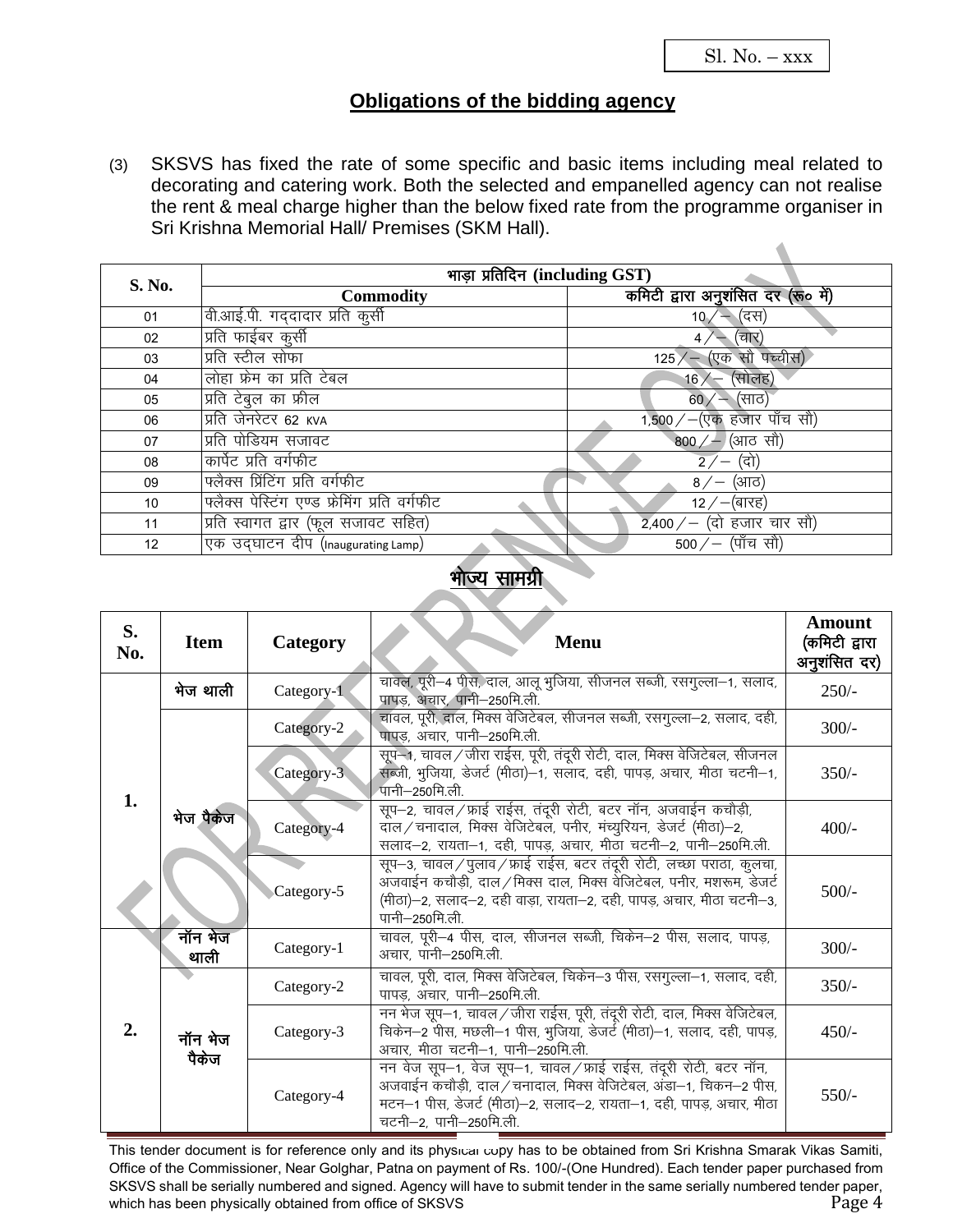Sl.  $No. -xxx$ 

|    |        | Category-5                 | नन वेज सूप–1, वेज सूप–2, चावल/पुलाव/फ्राई राईस, बटर तंदूरी रोटी,<br>लच्छा पराठा, कुलचा, अजवाईन कचौड़ी, दाल / मिक्स दाल, मिक्स वेजिटेबल,<br>पनीर, मशरूम, चिकन-2 पीस, मटन-2, मछली-1 पीस, डेजर्ट (मीठा)-3,<br>सलाद-2, दही वाड़ा, रायता-2, दही, पापड़, अचार, मीठा चटनी-3,<br>पानी–250मि.ली. | $600/-$ |
|----|--------|----------------------------|-----------------------------------------------------------------------------------------------------------------------------------------------------------------------------------------------------------------------------------------------------------------------------------------|---------|
| 3. | हाई—टी | (साधारण) प्रति<br>प्लेट    | चाय, एक समोसा, एक दाल कचौड़ी, एक मिल्क पूडिंग, दो मिठाई,<br>पानी–250मि.ली.                                                                                                                                                                                                              | $150/-$ |
| 4. | हाई–टी | (वी.आई.पी.) प्रति<br>प्लेट | चाय, एक पिज्जा / ग्रील्ड सैंडविच-1, एक पनीर कटलेट, फ्राई काजू-20ग्रा.,<br>जीरा कुकिज बिस्कुट, एक छेना स्वीट्स, एक आईस संदेश, एक बेसन बर्फी,<br>माजा / फ़ूटी-टेटरा पैक, पानी-250मि.ली.                                                                                                   | $250/-$ |

- 2. The Agency shall use only the SKM Hall/Premises for decoration/catering work and shall not use any other space for any other purposes or for any advertisement.
- 3. The agency is responsible for maintaining and cleanliness of the area during the event time.
- 4. The Agency shall use cooking & serving space as specified by SKSVS in the premises.

#### **Guidelines for Scope of Work:-**

- a. Empanelled agency will have the right to erect temporary pandals, stage, lighting work, flower decorations, crockery work, security service etc. or any other hiring items in the SKM Hall/Premises.
- b. Complete hygiene and cleanliness has to be maintained in the allotted area. Any litter thrown anywhere in the park area due to the activities of the Person/Firm/Agency has to be cleared/collected by the Agency only.
- c. The item supplied by the agency would be of the best quality.
- d. The empanelled agency will provide adequate fire fighting measures for the pandals in premises area.
- e. Regarding all the electricity works in the premises, the agency needs to use own Genset.
- f. The agency has to do all the decoration and catering work within that time frame for which organiser has booked the hall/premises for their event.
- g. After the each event the SKM Hall/Premises should be labelled by the empanelled agency.
- h. The empanelled agency can keep its belongings at the specific place in the field (kitchen area side) of SKM Hall.
- i. The Agency shall not use substandard serving material.
- j. Any work of payment related issue must be handled by agency/event manager itself. SKSVS will not have any responsibility or mediatory role between program organiser

This tender document is for reference only and its physical copy has to be obtained from Sri Krishna Smarak Vikas Samiti. Office of the Commissioner, Near Golghar, Patna on payment of Rs. 100/-(One Hundred). Each tender paper purchased from SKSVS shall be serially numbered and signed. Agency will have to submit tender in the same serially numbered tender paper, which has been physically obtained from office of SKSVS **Page 5** Page 5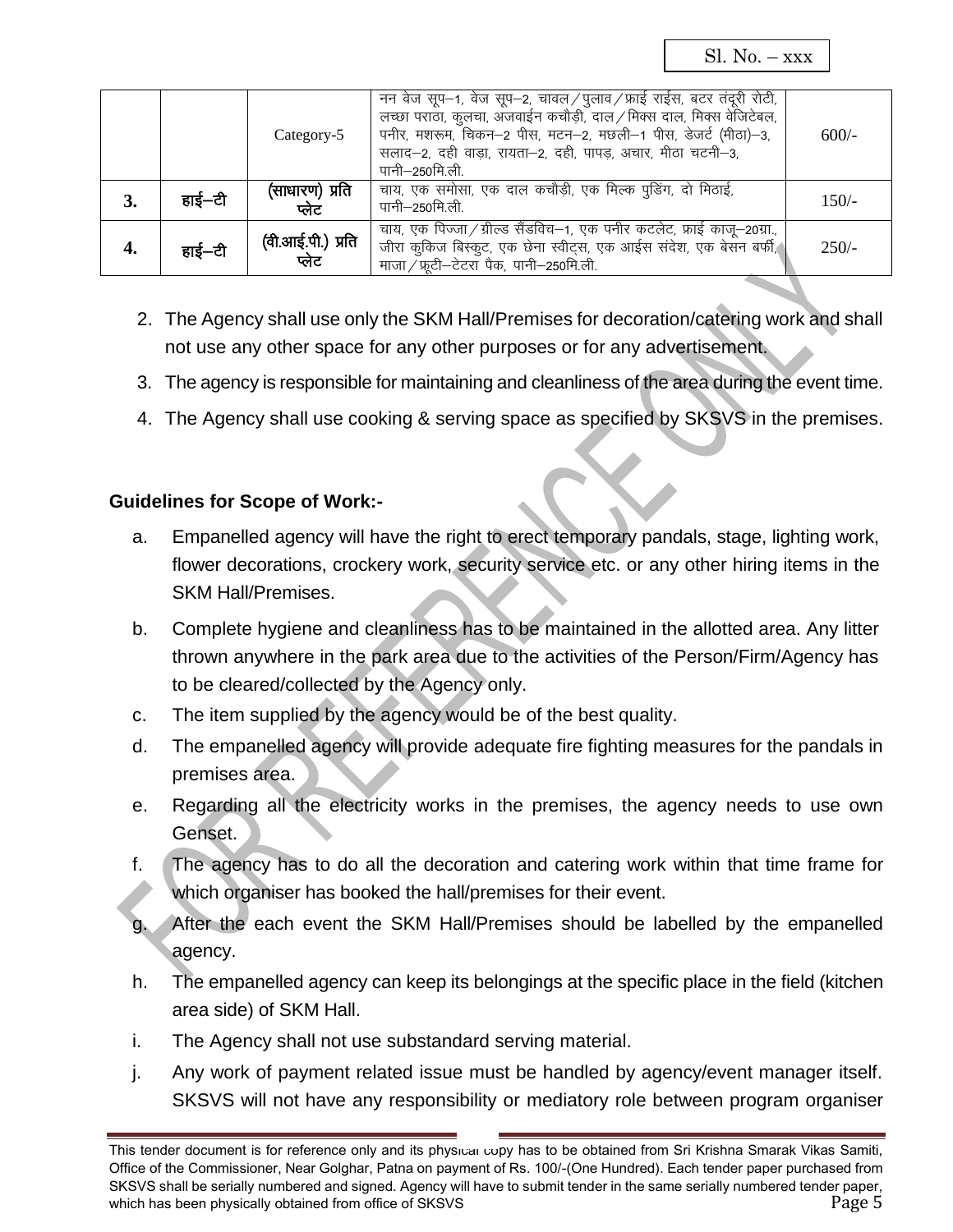and selected work agency of Catering/Decorating.

#### **Overall Management**

The Agency must employ adult and efficient labour/ Staff only. Employment of child labour will lead to the termination of the contract. The successful bidder shall engage only such workers, whose antecedents have been thoroughly verified including character and other formalities.

The agency shall ensure that all the workforce deployed should be in proper uniform while on duty.

## **Notification**

SKSVS will notify the Successful Bidder by a Letter of Award (LOA) or Work Order that its Proposal has been accepted.

### **Right to accept or reject proposal**

SKSVS reserves the right to accept or reject any or all of the Proposals without assigning any reason.

SKSVS reserves the right to invite revised Proposals from Bidders with or without amendment of the Tender Document at any stage, without liability or any obligation for such invitation and without assigning any reason.

## **Terms and Conditions**

- 1) The SKSVS empanelled to the Agency for 11 months. The agreement will be made and executed for 11 months only commencing from the date of agreement. This agreement may be further extended upto two more years at the sole discretion of S.K.S.V.S and subject to the satisfactory performance of services and proper fulfillment of all the terms and conditions and subject to decision of SKSVS.
- 2) The empanelled agency has to pay the net amount (as per financial bid H1) to SKSVS quarterly in the form of DD favoring "Sri Krishna Smarak Vikas Samiti" payable at Patna.
- 3) The rate for the decorator/catering (Meal) work at SKM Hall/Premises should not be quoted higher than the rate fixed by SKSVS for the specific items (As mentioned in above page no 3 and 4's table point -1) by the empanelled agency to programme organisers in SKM Hall.
- 4) The empanelled agency cannot withdraw from empanelment as an authorised decorator/ caterer in SKM before the tender tenure i.e., 11 (eleven) months.
- 5) If the empanelled agency withdraws before the tender tenure (11 months) then SKSVS will have the right to forfeit the security amount and also other actions can be taken.
- 6) If the empanelled agency's work is unsatisfactory or the quoted rate is found higher than the rate fixed by SKSVS of specific items, then SKSVS has right to cancel empanelment by giving 15 (fifteen) days notice.
- 7) The successful Agency shall give bank guarantee/DD from the Nationalized bank located in Patna of Rupees 5,00,000/- (five lakhs) as security, which shall be valid for 11 months and shall be returned to the Agency after the expiry/termination of the allotment period.

This tender document is for reference only and its physical copy has to be obtained from Sri Krishna Smarak Vikas Samiti, Office of the Commissioner, Near Golghar, Patna on payment of Rs. 100/-(One Hundred). Each tender paper purchased from SKSVS shall be serially numbered and signed. Agency will have to submit tender in the same serially numbered tender paper, which has been physically obtained from office of SKSVS **Page 6** Page 6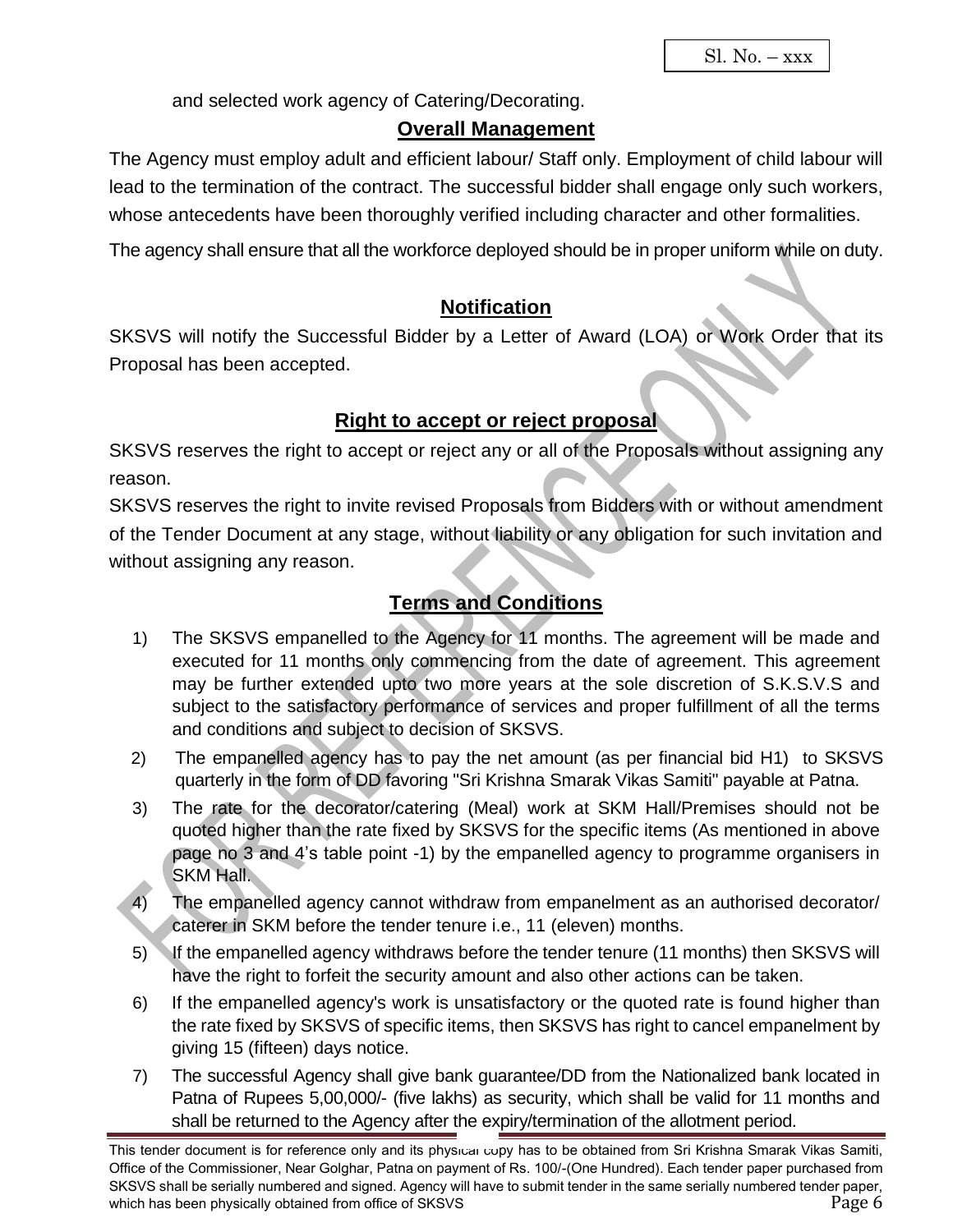- 8) If there is any damage of SKM Hall/Premises property/ facility at Gandhi Maidan or any payments due to SKSVS or any demand from any authority to SKSVS regarding dues payable by the Agency, the Bidder shall be liable to pay the same, failing which SKSVS will take action against the Agency. SKSVS can also encash the bank guarantee/DD held in security to realise this payment.
- 9) No modifications of structures, furniture and fixtures in the Hall/ Premises is allowed.
- 10) Inspection of the SKM Hall/Premises, event area/space may be conducted by any officer/ employee of SKSVS at any time and day. All damages/breakages etc. noticed by this team will be set right by Agency within a fortnight, failing which SKSVS will carry out repairs/ renovation works and debit the cost to Agency.
- 11) The Agency shall obtain all necessary and statutory permissions and licenses from various departments like fire department/sales tax department and any other concerned departments for running of event management company/catering/ decoration work.
- 12) The empanelled agency is restricted to do the job only for the organisers who have booked the Hall/Premises by the SKSVS.
- 13) The empanelled agency does not have the right to do any personal work or business in SKM Hall.
- 14) Any loss incurred to SKM Hall/Premises in the event, due to catering & decoration work this will be recovered from the agency.
- 15) The agency has to use only certified and experienced expert for all the electricity work.
- 16) The Agency shall carry out only the specified approved activities in SKM Hall/Premises and shall not carry any unspecified activities in contravention with the agreement. If the Agency indulges in carrying out any unapproved activities the SKSVS shall be at liberty to cancel the agreement, debar/blacklist after giving fifteen (15) days written notice to the Agency.
- 17) The SKSVS reserves the right to cancel allotment at any point of time by giving prior fifteen (15) days written notice to the Agency and also the right to inspect and control the operational work undertaken by the Agency at all times and the Agency shall have to obey the orders and directions issued by the SKSVS in the operational work of the SKM Hall/Premises.
- 18) Complete hygiene and Cleanliness has to be maintained in the allotted area. Any litter or garbage thrown anywhere in the entire premises area due to the activities of the Person/Firm/Agency that has to be cleared/collected by the Agency only.
- 19) Any other condition found necessary by SKSVS management shall be included after discussion in the agreement.
- 20) The above Terms and Conditions are included in the agreement.

Agency agreeing the above terms and conditions, satisfying the above eligibility conditions and interested in running the above activities should give the **financial bid** with their agency profile.

This tender document is for reference only and its physical copy has to be obtained from Sri Krishna Smarak Vikas Samiti, Office of the Commissioner, Near Golghar, Patna on payment of Rs. 100/-(One Hundred). Each tender paper purchased from SKSVS shall be serially numbered and signed. Agency will have to submit tender in the same serially numbered tender paper, which has been physically obtained from office of SKSVS **Page 7** and the state of  $\sim$  Page 7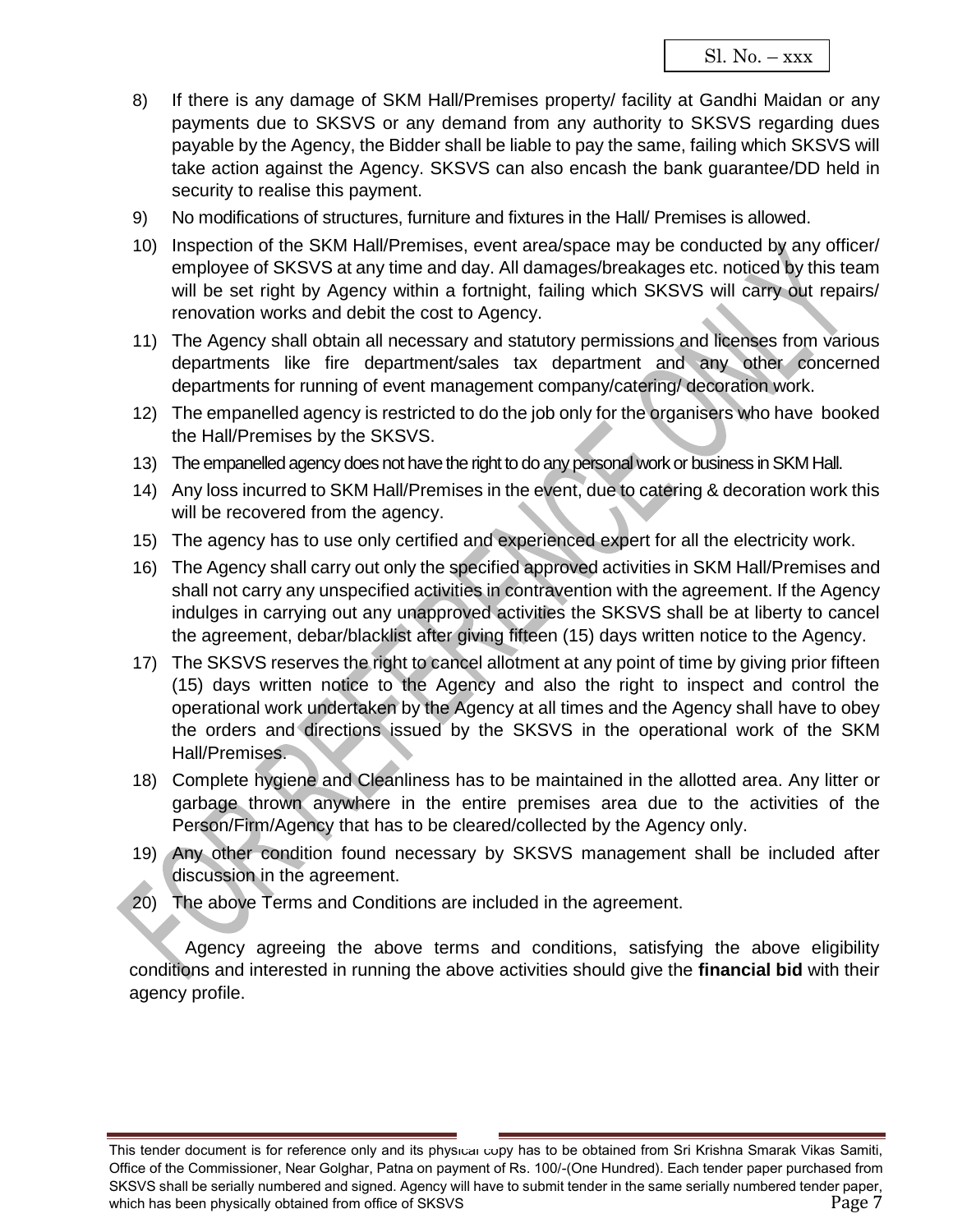## **Technical Bid**

#### **Particulars of the Company/ Firm / Agency (Please submit along with documentary evidence)**

A bidder shall submit Technical Bid and Financial Bid in separate sealed envelopes contained in another envelope containing both the Financial and Technical Bid. A bidder shall not submit more than one bid.

| S.No.           | <b>Particulars</b>                             |         |                  |      |
|-----------------|------------------------------------------------|---------|------------------|------|
| 01              | Name of the Company/                           |         |                  |      |
|                 | Firm/Agency                                    |         |                  |      |
| 02              | Type of the Company whether,                   |         |                  |      |
|                 | Proprietorship, Partnership Etc.               |         |                  |      |
| 03              | Address<br>Name<br>and<br>$\sigma$ f<br>the    | (i)     |                  |      |
|                 | Proprietor/Partners/Directors<br>of            | (ii)    |                  |      |
|                 | the Company.                                   | (iii)   |                  |      |
| 04              | Registered Office Address and                  |         |                  |      |
|                 | Telephone / Mobile Number &                    |         |                  |      |
|                 | Email address.                                 |         |                  |      |
|                 | <b>Local Contact Address/</b>                  |         |                  |      |
|                 | Telephone / Mobile Number.                     |         |                  |      |
| 05              | Turnover of the Company/Firm/                  | 2016-17 | R <sub>s</sub> . | Lakh |
|                 | Agency during the last 3 years.                |         |                  |      |
|                 |                                                | 2017-18 | Rs.              | Lakh |
|                 |                                                | 2018-19 | Rs.              | Lakh |
| 06              | Work experience of the Company/                |         |                  |      |
|                 | should<br>Firm/Agency<br>have                  |         |                  |      |
|                 | minimum two $(2)$ years in the last            |         |                  |      |
|                 | five $(5)$ years.                              |         |                  |      |
| 07              | GST - (Photocopy) - Self attested              |         |                  |      |
| 08              | with date<br>PAN Card (Photocopy) - Self       |         |                  |      |
|                 | attested with date                             |         |                  |      |
|                 |                                                |         |                  |      |
| 09              | Food License (Photocopy) - Self                |         |                  |      |
|                 | attested with date                             |         |                  |      |
| 10 <sup>°</sup> | <b>Earnest Money Details:</b>                  |         |                  |      |
|                 | (Enclose Original<br><b>Bank/Demand Draft)</b> |         |                  |      |
|                 | 1. Demand/Bank Draft No.                       |         |                  |      |
|                 | 2. Bank and Branch Name                        |         |                  |      |
|                 | 3. Amount                                      |         |                  |      |
|                 |                                                |         |                  |      |

#### **Signature of the Applicant with Seal**

This tender document is for reference only and its physical copy has to be obtained from Sri Krishna Smarak Vikas Samiti, Office of the Commissioner, Near Golghar, Patna on payment of Rs. 100/-(One Hundred). Each tender paper purchased from SKSVS shall be serially numbered and signed. Agency will have to submit tender in the same serially numbered tender paper, which has been physically obtained from office of SKSVS **Page 8** Page 8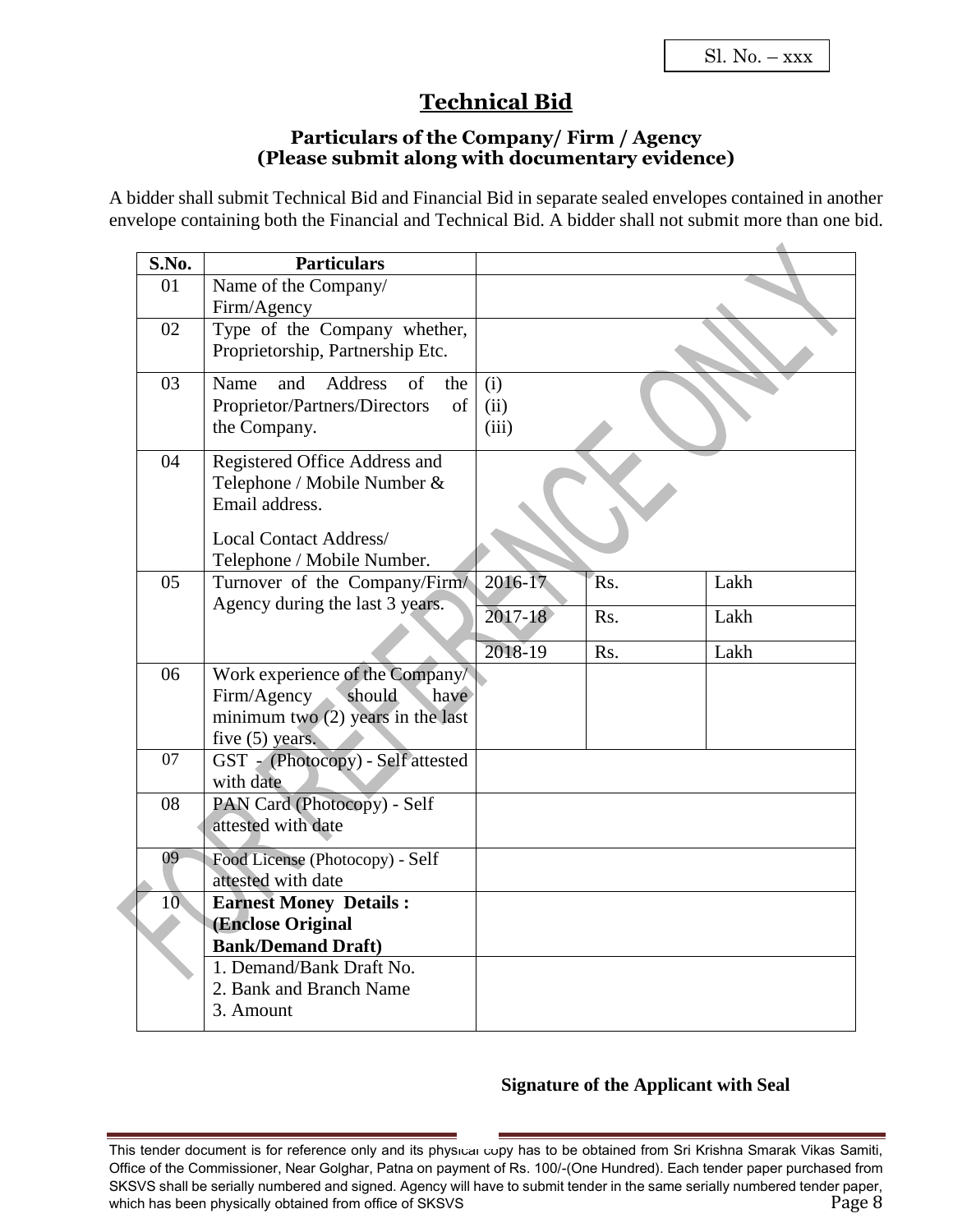#### *Prescribed Format for Undertaking*

I.................................................................. as authorized representative/organisation declare that there is/are no pending cases in any court against me/organisation. I firmly declare that I have not been screened under debarred list/blacklisted in any of the clauses for providing the Catering & Decorating work or any kind of assigned work in any department i.e., Private/PSUs/ Government department under Government of Bihar.

During my service tenure if any of the information is found false/incorrect/mislead or any hidden facts I will be liable to be punishable as per norms and necessary appropriate legal action may/can be taken against me/organisation.

I accept the above stated statement to the best of my knowledge.

**Authorized Signatory** *(with Name & Seal)*

This tender document is for reference only and its physical copy has to be obtained from Sri Krishna Smarak Vikas Samiti, Office of the Commissioner, Near Golghar, Patna on payment of Rs. 100/-(One Hundred). Each tender paper purchased from SKSVS shall be serially numbered and signed. Agency will have to submit tender in the same serially numbered tender paper, which has been physically obtained from office of SKSVS **Page 9** Page 9